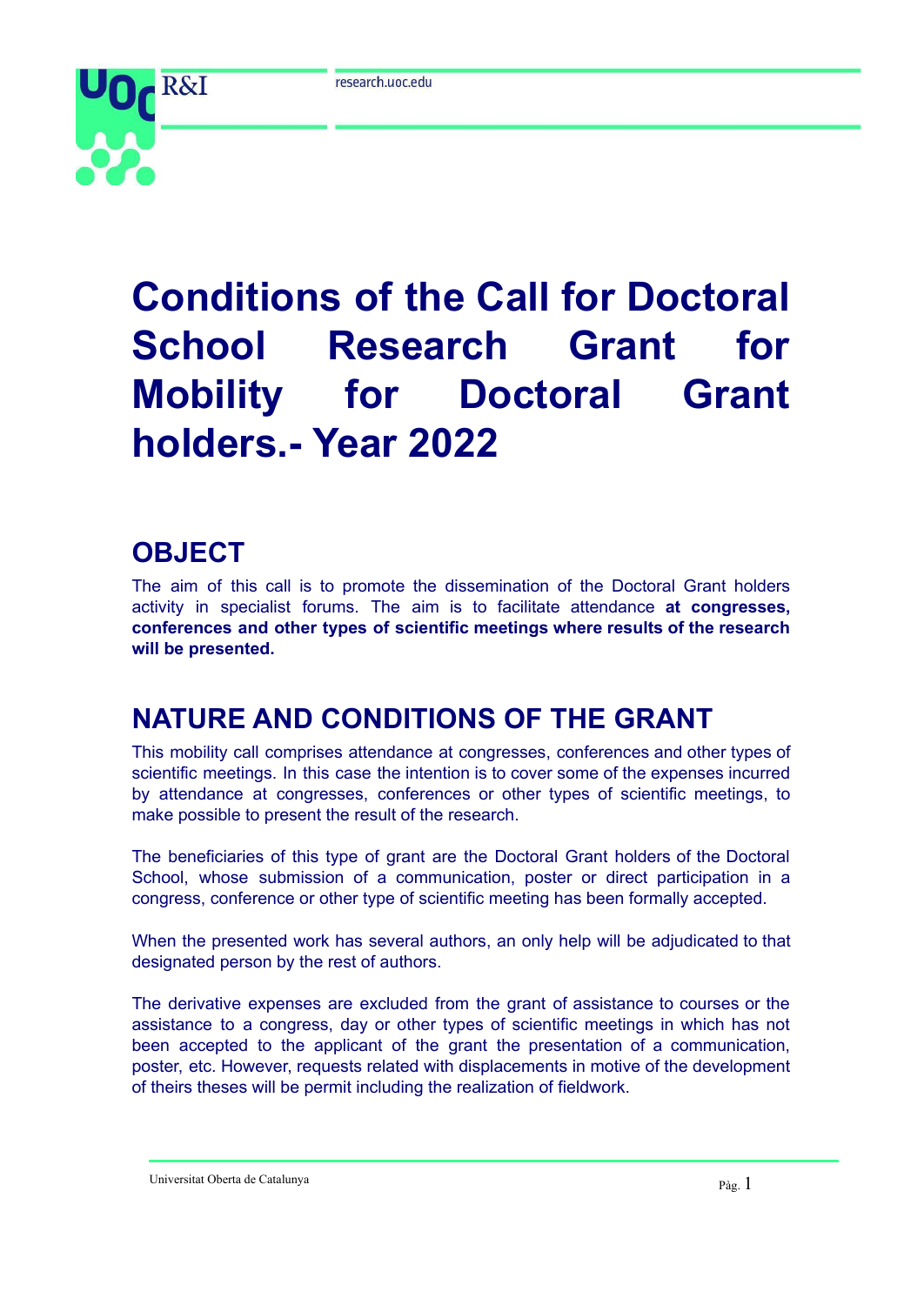

The grant includes the following items and amounts always bearing in mind the documents UOC ["Política](http://cv.uoc.edu/webapps/intrauoc2/documents/10530/247815/Pol%C3%ADtica+de+viatges+2017/e93d12cb-b4c7-4068-9e92-58101070e27e?redirect=http%3A%2F%2Fcv.uoc.edu%2Fwebapps%2Fintrauoc2%2Fen_GB%2Fgroup%2Fintrauoc%2Finterior%3Fp_p_id%3D175_INSTANCE_XytVkPhnH1H4%26p_p_lifecycle%3D0%26p_p_state%3Dnormal%26p_p_mode%3Dview%26p_p_col_id%3Dcolumn-3%26p_p_col_pos%3D2%26p_p_col_count%3D4) de viatges 2017".

- a) Registration fee (if appropriate)
- b) Travel by air or train
- c) Accommodation
- d) Living expenses and minor transport expenses

Reserving journeys (by plane or train and the hotel) and the payment of the registration fee must be made in accordance with the purchasing procedure for the Research and Innovation Office (ARI).

Expenses relating to the registration fee, travel and accommodation must be duly justified to the ARI within the 15 days after the journey has taken place. For travel by plane or train, plane tickets and boarding passes or the corresponding ticket must be presented.

# **BUDGET**

**The overall budget 2022 available for all the Doctoral School Calls** shall not exceed **38.148,87 Euros.**

#### **REQUIREMENTS AND OBLIGATIONS**

To receive a Doctoral School grant for the Mobility, the applicant must meet the following requirements and obligations:

• Completing the grant application form provided by the Doctoral School by entering to the GIR, at the "Portal Investigador", and submit all the attached documentation stipulated on the form (both the documentation for submission when making the application and the documentation that should be sent after the organization of the event). Is necessary to take into account that it is indispensable to present the official communication of the organizing organization the act through which the researcher is made know about his/her communication or presentation of results having been accepted.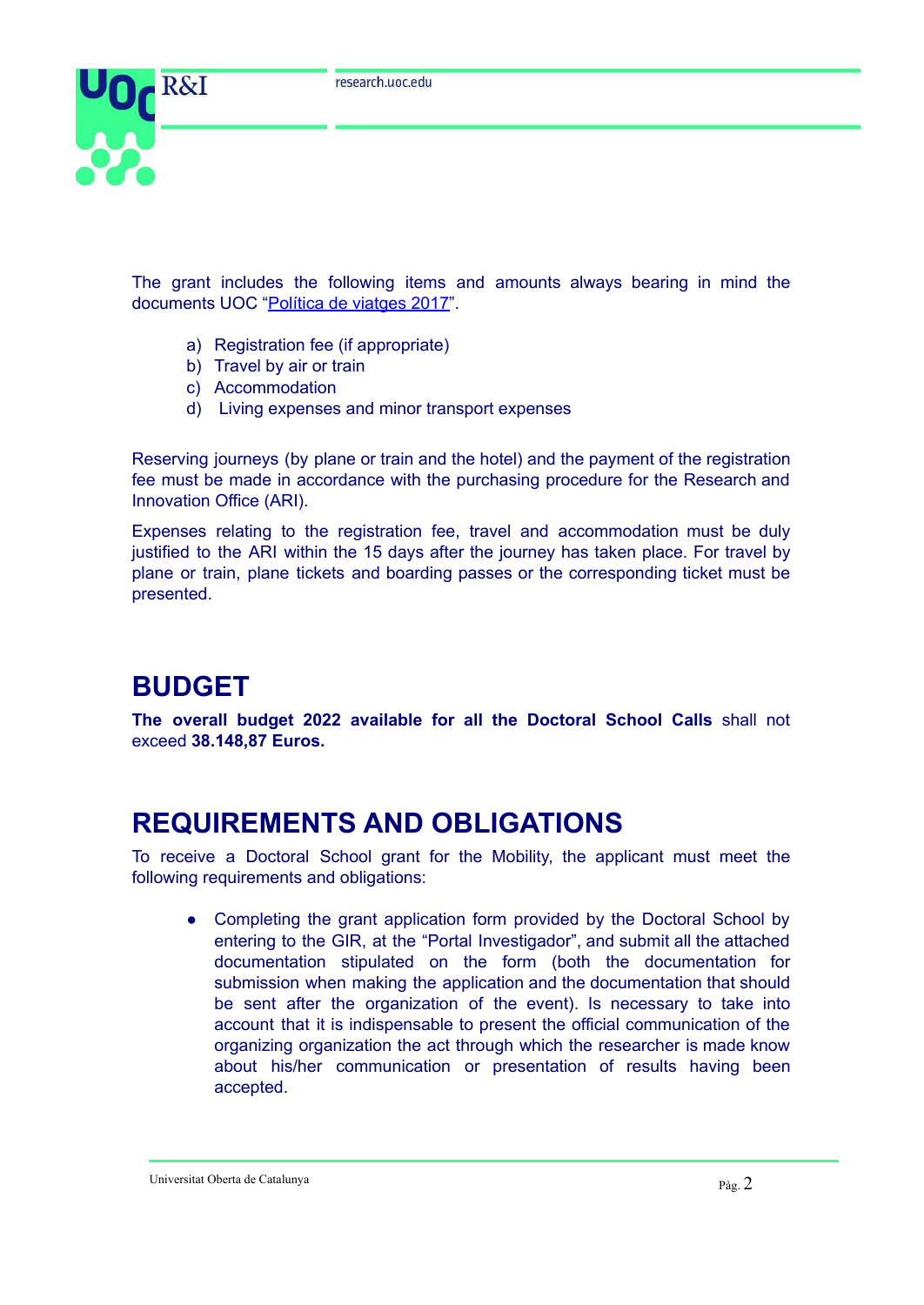

- Not receiving other grant for the same item awarded by public or private institutions.
- It is essential that the associated expenses are incurred between 1 January and 31 December 2022.
- Having the scientific production up to date in the GIR.

## **TIME LIMIT, FORMALISATION AND PROCESSING OF APPLICATIONS**

The **period** for submitted will be open until the budget is exhausted and as maximum till November  $1<sup>st</sup>$ , 2022.

The applications may **only be sent through the "Portal Investigador" at GIR tool**, login to the link "**Presentació de sol·licitud**" inside the call's file.

Once the application has been completed at GIR tool, the applicant must send a message to the address [internal\\_grants\\_ri@uoc.edu](mailto:internal_grants_ri@uoc.edu) notifying his request.

The applicant, in a maximum of 5 working days after the submission, will receive a confirmation email, from the Research and Innovation Office (ARI), of the correct submission.

For additional information or resolve queries do not hesitate to contact [internal\\_grants\\_ri@uoc.edu](mailto:internal_grants_ri@uoc.edu).

## **SELECTION**

The Doctoral School will evaluate the applications for this call and will rule on the awarding of Grant covered by this call.

The decision will be communicated within  $15<sup>th</sup>$  labour days of submitting their application.

The Doctoral School will take the following criteria into account when assessing the applications:

Universitat Oberta de Catalunya Pàg. 3